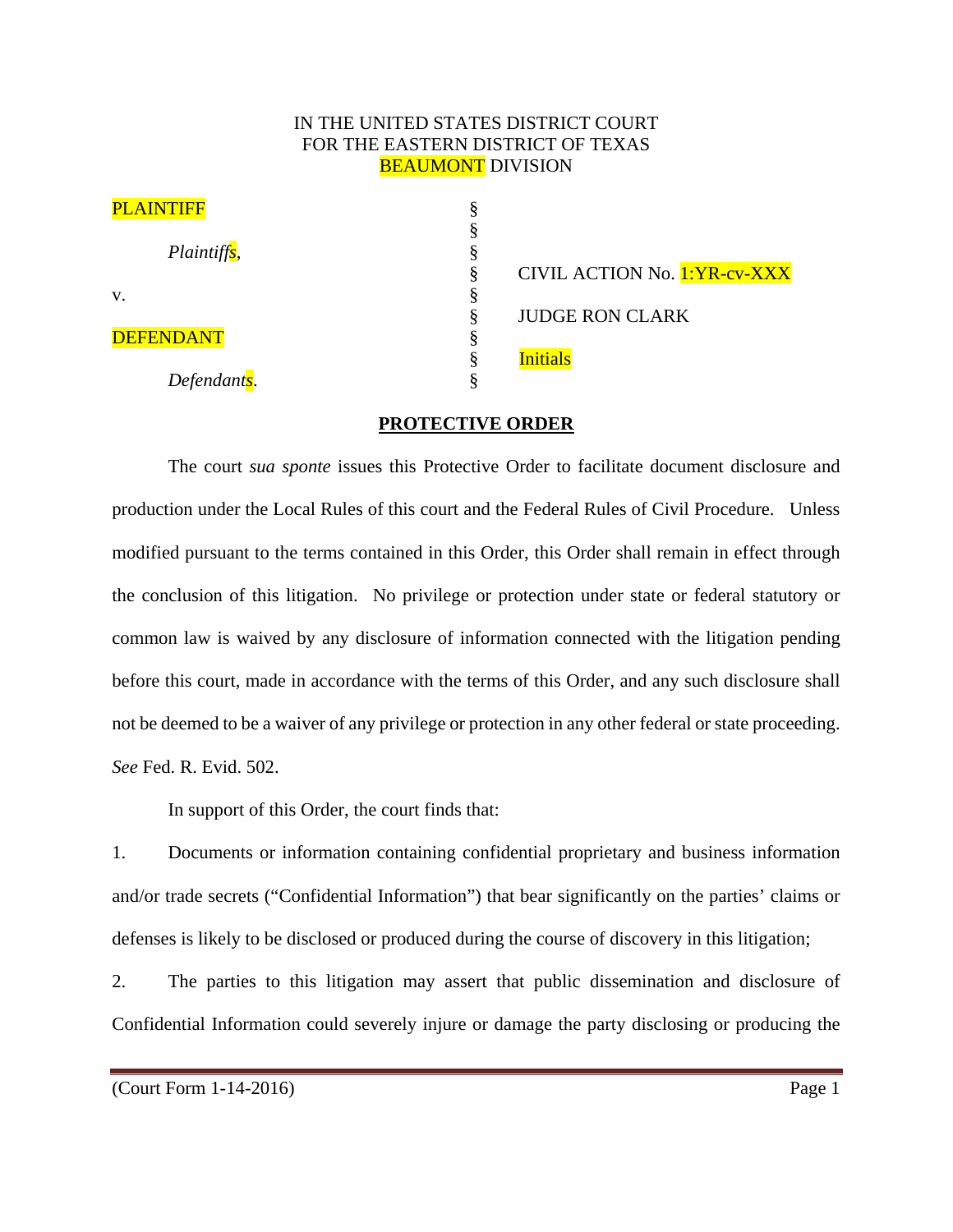Confidential Information and could place that party at a competitive disadvantage;

3. Counsel for the party or parties receiving Confidential Information are, at present, without sufficient information to accept the representation(s) made by the party or parties producing Confidential Information as to the confidential, proprietary, and/or trade secret nature of such Confidential Information; and

4. To protect the respective interests of the parties and to facilitate the progress of disclosure and discovery in this case, the following Order should issue:

## **IT IS THEREFORE ORDERED THAT:**

1. Documents or discovery responses containing Confidential Information disclosed or produced by any party in this litigation are referred to as "Protected Documents." Except as otherwise indicated below, all documents or discovery responses designated by the producing party as "Confidential" and which are disclosed or produced to the attorneys for the other parties to this litigation are Protected Documents and are entitled to confidential treatment as described below.

2. Protected Documents shall not include (a) advertising materials, (b) materials that on their face show that they have been published to the general public, or (c) documents that have submitted to any governmental entity without request for confidential treatment.

3. At any time after the delivery of Protected Documents, counsel for the party or parties receiving the Protected Documents may challenge the Confidential designation of all or any portion thereof by providing written notice thereof to counsel for the party disclosing or producing the Protected Documents. If the parties are unable to agree as to whether the confidential designation of discovery material is appropriate, the party or parties receiving the Protected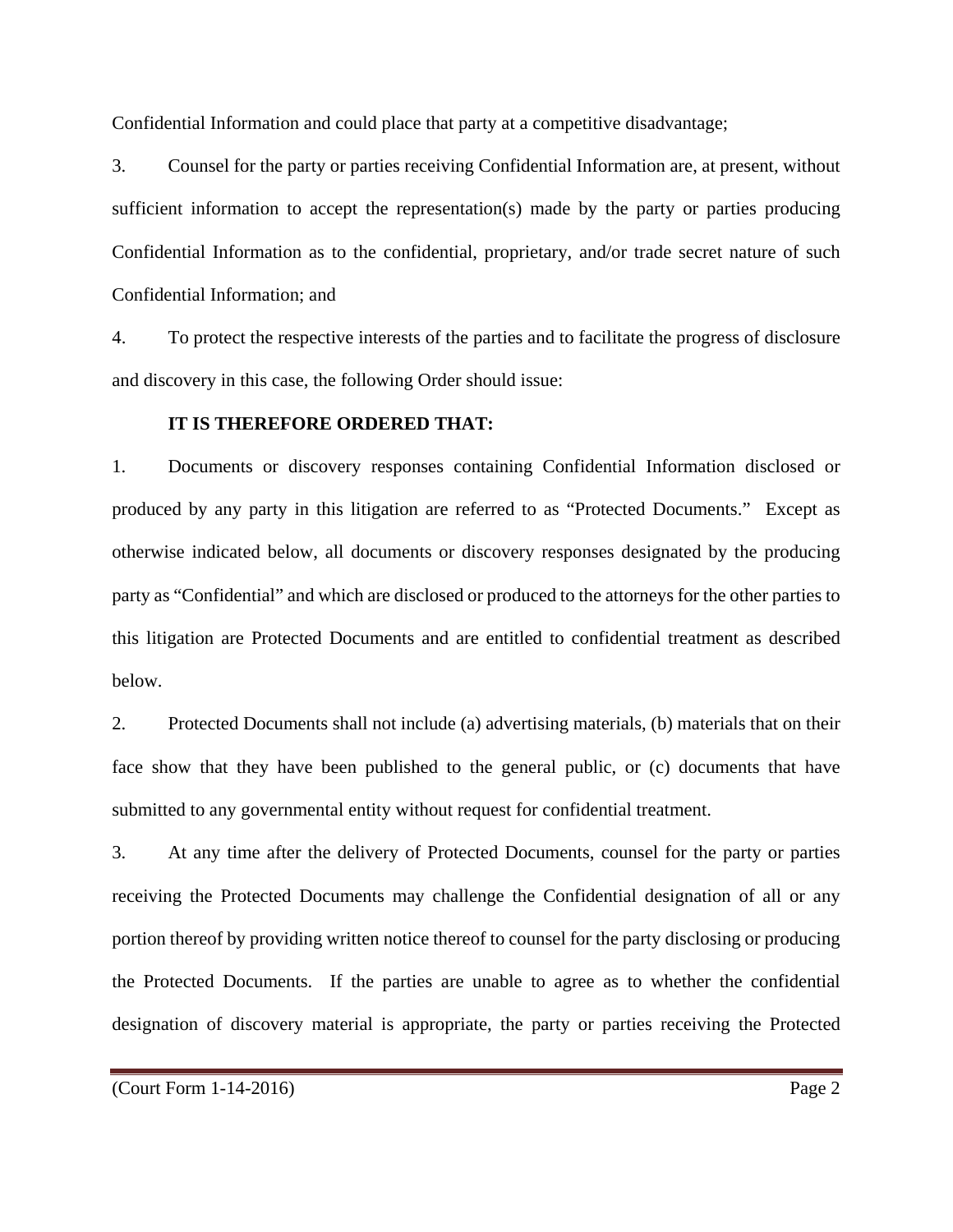Documents shall certify to the court that the parties cannot reach an agreement as to the confidential nature of all or a portion of the Protected Documents. Thereafter, the party or parties disclosing or producing the Protected Documents shall have ten (10) days from the date of certification to file a motion for protective order with regard to any Protected Documents in dispute. The party or parties producing the Protected Documents shall have the burden of establishing that the disputed Protected Documents are entitled to confidential treatment. If the party or parties producing the Protected Documents do not timely file a motion for protective order, then the Protected Documents in dispute shall no longer be subject to confidential treatment as provided in this Order. All Protected Documents are entitled to confidential treatment pursuant to the terms of this Order until and unless the parties formally agree in writing to the contrary, a party fails to timely move for a protective order, or a contrary determination is made by the court as to whether all or a portion of a Protected Document is entitled to confidential treatment.

4. Confidential Treatment. Protected Documents and any information contained therein shall not be used or shown, disseminated, copied, or in any way communicated to anyone for any purpose whatsoever, except as provided for below.

5. Protected Documents and any information contained therein shall be disclosed only to the following persons ("Qualified Persons"):

- (a) Outside counsel of record in this action for the party or party receiving Protected Documents or any information contained therein;
- (b) Employees of such counsel (excluding experts and investigators) assigned to and necessary to assist such counsel in the preparation and trial of this action; and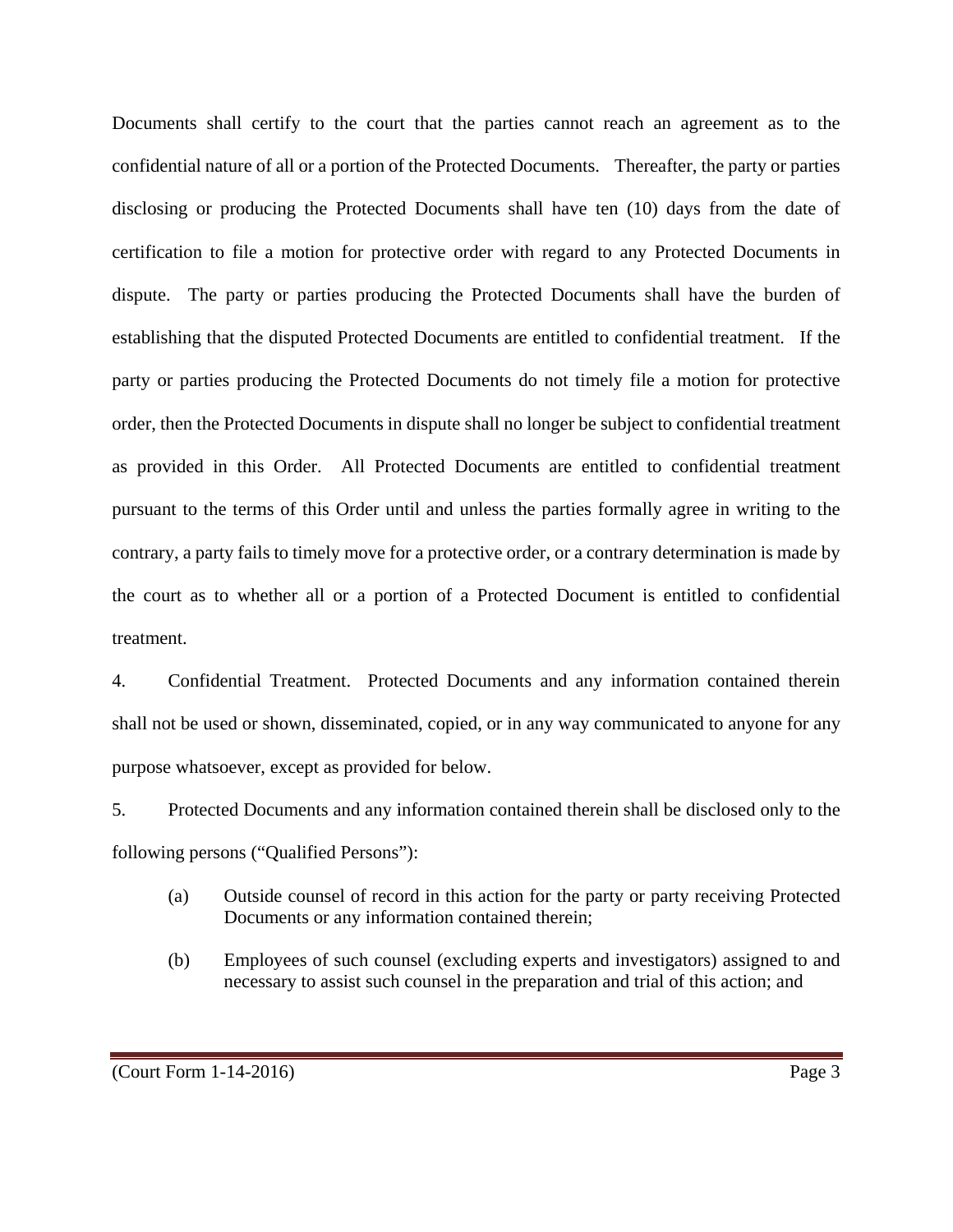(c) The court.

Protected Documents and any information contained therein shall be used solely for the prosecution of this litigation.

6. Outside counsel of record for the party or parties receiving Protected Documents may create an index of the Protected Documents and furnish it to attorneys of record representing or having represented parties involved in litigation involving the claims alleged in this suit against the party or parties disclosing or producing the Protected Documents. The index may only identify the document, date, author, and general subject matter of any Protected Document, but may not reveal the substance of any such document. Counsel for the party or parties receiving Protected Documents shall maintain a current log of the names and addresses of persons to whom the index was furnished.

7. The term "copy" as used herein means any photographic, mechanical or computerized copy or reproduction of any document or thing, or any verbatim transcript, in whole or in part, of such document or thing.

8. To the extent that Protected Materials or information contained therein are used in depositions, such documents or information shall remain subject to the provisions of this Order, along with the transcript pages of the deposition testimony referring to the Protected Materials or information contained therein. If such material is used at trial or in hearings, the parties may seek separate order to seal the documents.

9. Any deposition reporter or transcriber who reports or transcribes testimony in this action shall agree that all "confidential" information designated as such under this Order shall remain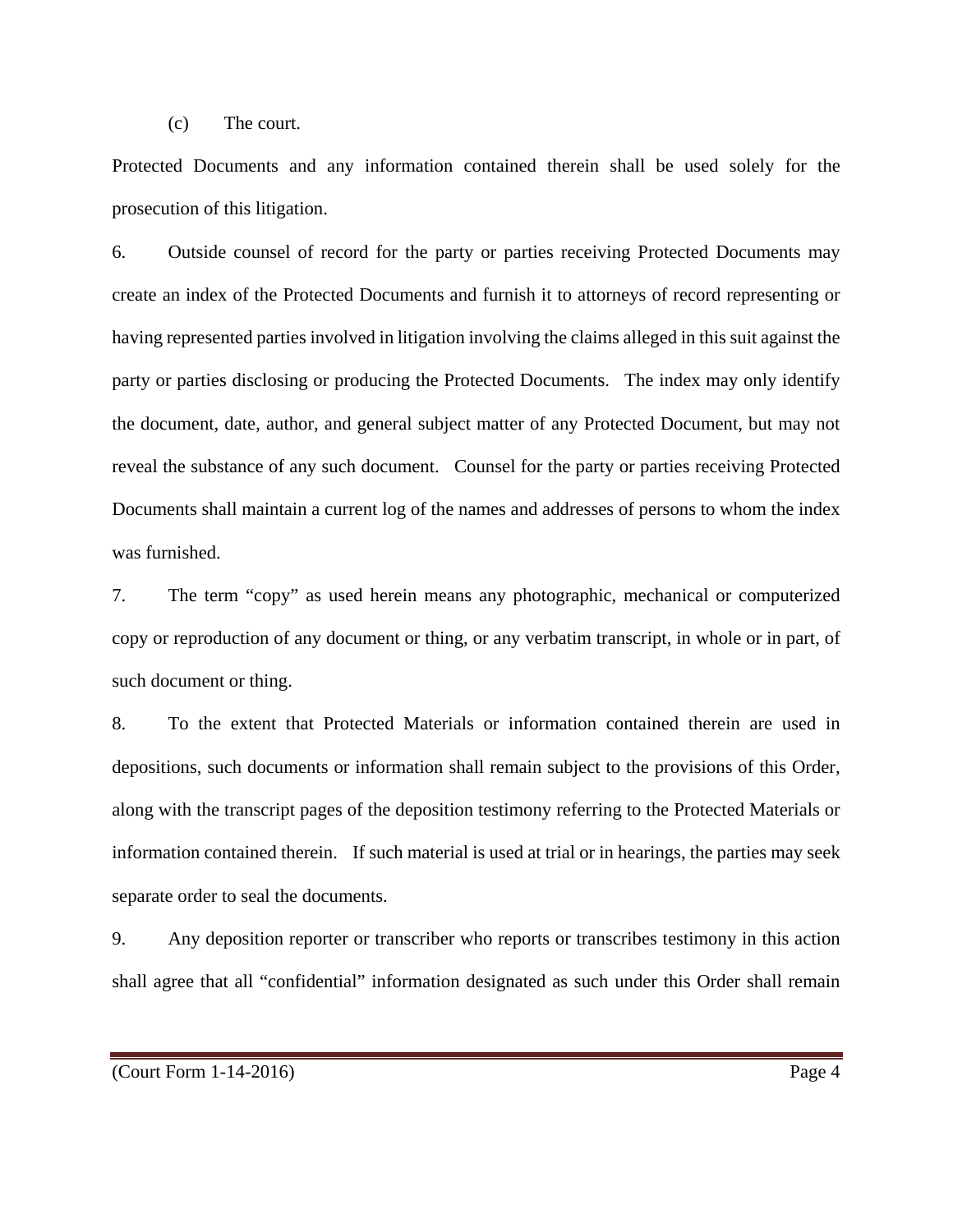"confidential" and shall not be disclosed by them, except pursuant to the terms of this Order, and that any notes or transcriptions of such testimony (and any accompanying exhibits) will be retained by the reporter or delivered to counsel of record.

10. Inadvertent or unintentional production of documents or information containing Confidential Information which are not designated "confidential" shall not be deemed a waiver in whole or in part of a claim for confidential treatment.

11. The party or parties receiving Protected Documents shall not under any circumstances sell, offer for sale, advertise, or publicize Protected Documents or any information contained therein.

12. After termination of this litigation, the provisions of this Order shall continue to be binding, except with respect to those documents and information that become a matter of public record. This court retains and shall have continuing jurisdiction over the parties and recipients of the Protected Documents for enforcement of the provisions of this Order following termination of this litigation.

13. Upon termination of this action by dismissal, judgment, or settlement, counsel for the party or parties receiving Protected Documents shall return the Protected Documents to the counsel for the party or parties disclosing or producing the Protected Documents. The party or parties receiving the Protected Documents shall keep their attorney work product which refers or relates to any Protected Documents. Attorney work product may be used in subsequent litigation provided that such use does not disclose Protected Documents or any information contained therein.

14. This Order shall be binding upon the parties and their attorneys, successors, executors,